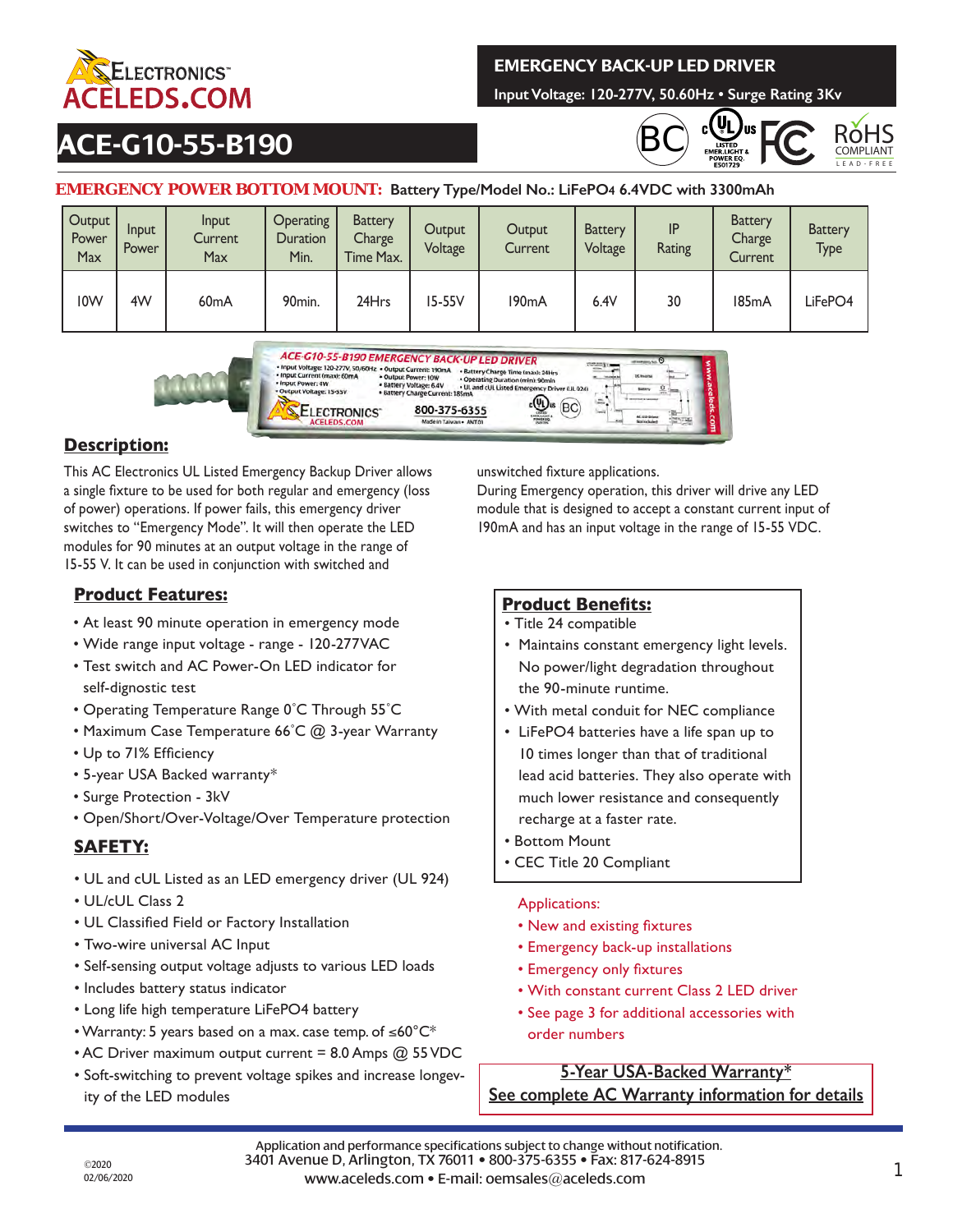

## **EMERGENCY BACK-UP LED DRIVER**

**Input Voltage: 120-277V, 50.60Hz • Surge Rating 3Kv**

# **ACE-G10-55-B190**







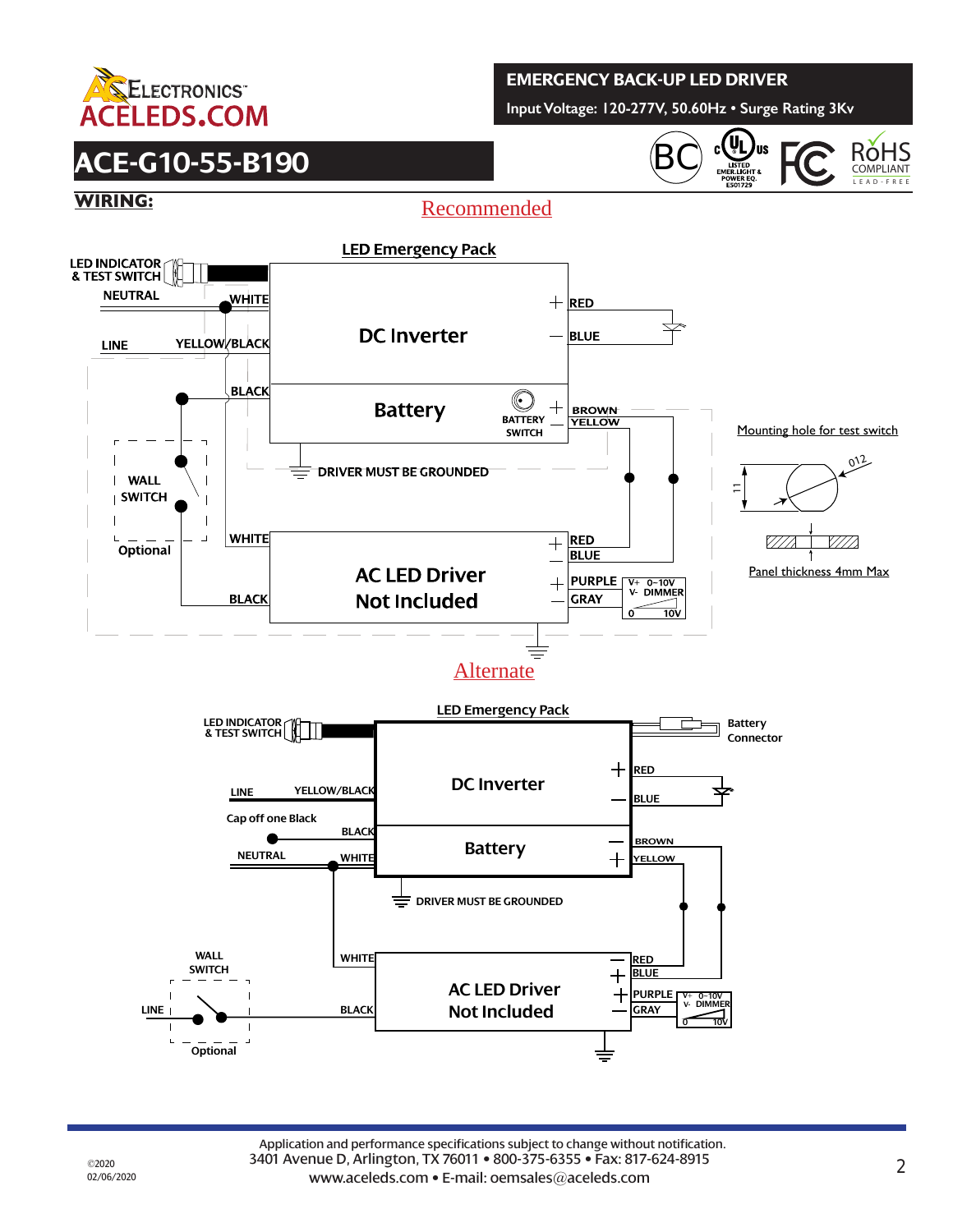

# **ACE-G10-55-B190**

#### **EMERGENCY BACK-UP LED DRIVER**

**Input Voltage: 120-277V, 50.60Hz • Surge Rating 3Kv**





### **ENCLOSURE:**





| <b>Dimensions</b> |       |                 |       |  |  |  |
|-------------------|-------|-----------------|-------|--|--|--|
| Length            | 8.43" | Height          | . 14" |  |  |  |
| l Width           | .7"   | Mounting Length | 2.0"  |  |  |  |

| <b>Lead Lengths</b> |      |             |      |                      |        |  |  |  |  |
|---------------------|------|-------------|------|----------------------|--------|--|--|--|--|
| l Black             | 5.9" | <b>Blue</b> | 5.9" | <b>Brown</b>         | 5.9"   |  |  |  |  |
| <b>White</b>        | 5.9" | Red         | 5.9" | Led Indicator        | 23.62" |  |  |  |  |
| Yellow/Black        | 5.9" | Yellow      |      | 5.9"   & Test Switch |        |  |  |  |  |

#### **INSTALLATION:**

This emergency backup driver may be used with either a switched or unswitched fixture. If a switched fixture is used, an unswitched hot lead must be connected to this emergency backup driver to allow its battery to charge when AC power is available. The emergency backup driver

- Maximum remote mounting distance to LEDs is 18 feet.
- The emergency backup driver case should be grounded.

#### Accessories with Ordering Numbers

The ACE-G10-55-B190 model can be ordered with plastic or metal wall plates. Please see the ordering numbers below to determine which best meets your requirements.



must be fed from the same branch circuit as the AC powered driver (if used). This emergency backup driver should NOT be installed with fixtures where the ambient temperature may fall below 0 °C (32°F).

- 18 AWG 600V/105°C tinned stranded copper lead-wires required for installation.
- The Emergency backup driver can be installed in an electrical enclosure such as a junction box, but it must be grounded.

\*AC Electronics/AC LED Power Designs warrants to the purchaser that each EMB Driver will be free from defects in material or workmanship for a period of 5 years when operated at max case temp of up to  $<$ 60 $^{\circ}$ C when properly installed and under normal conditions of use. See aceleds.com for complete warranty policy.